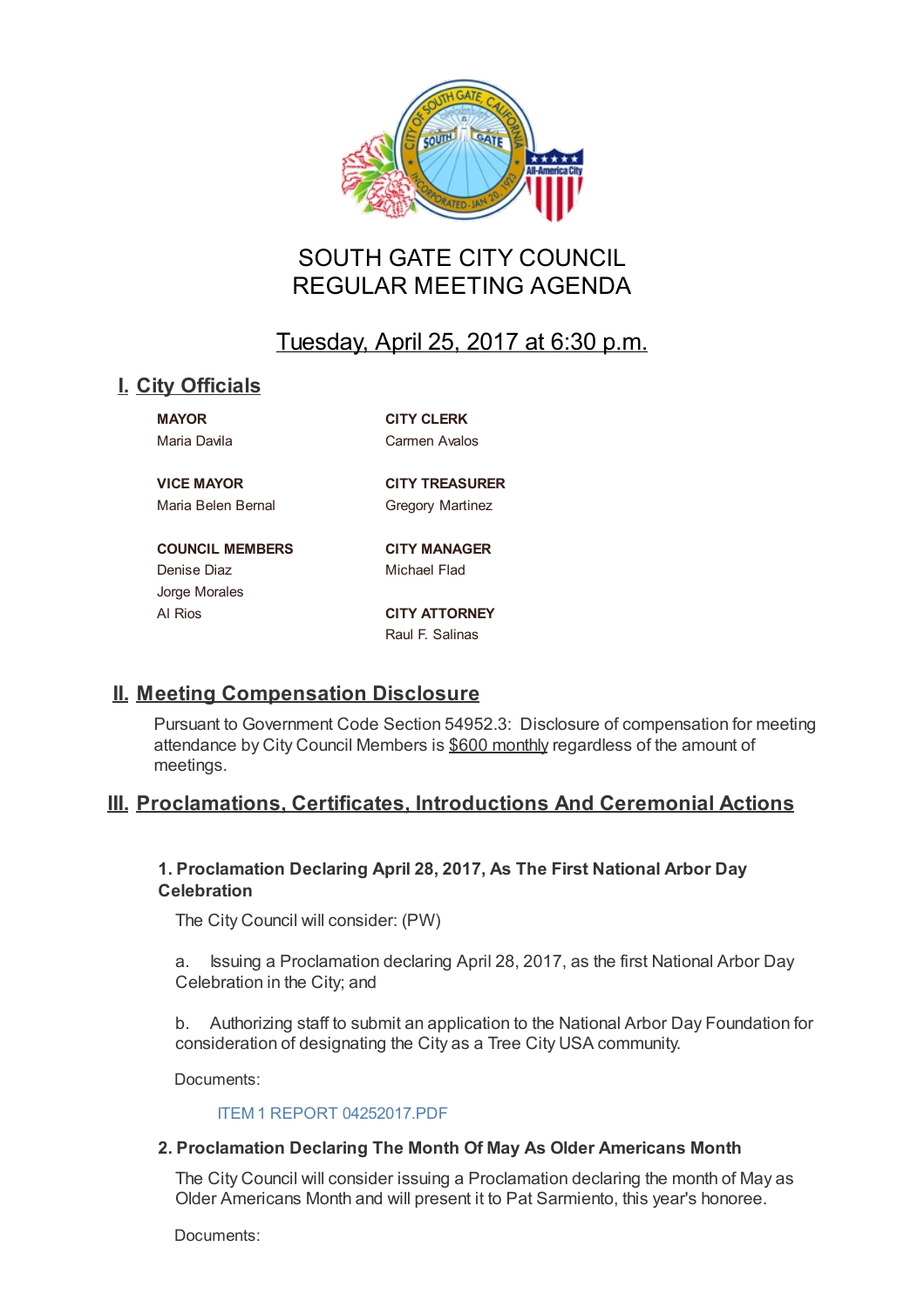# **3. Certificates Of Appreciation To The South Gate High School Girls Varsity Soccer Team For Winning The LA City Championship**

The City Council will consider presenting Certificates of Appreciation to members of the South Gate High School Girls Varsity Soccer Team for winning the LA City Division III Championship title.

Documents:

### ITEM 3 REPORT 04252017.PDF

# **4. City Council Appointments To City Commissions And Committees**

The City Council will consider making appointments to City Commissions and Committees; the appointments will be ratified by a majority vote of the City Council. (ADMIN)

Documents:

## ITEM 4 REPORT 04252017.PDF

# **5. City Council Appointments To Outside Boards And Agencies**

The City Council will make appointments to outside boards and agencies; the appointments will be ratified by a majority vote of the City Council. (ADMIN)

Documents:

## ITEM 5 REPORT 04252017.PDF

# **6. The South Gate Junior Athletic Association Will Invite The Community To Baseball Opening Day To Be Held On May 6, 2017**

The City Council will consider allowing the South Gate Junior Athletic Association to invite the community to baseball opening day on Saturday, May, 6, 2017, at 10:00 a.m., at South Gate Park. (Parks)

Documents:

# ITEM 6 REPORT 04252017.PDF

# **IV. Public Hearings**

# **7. Interim Urgency Ordinance 2336 Amending Chapter 11.43 (Second Dwelling Units And Accessory Structures), Of Title 11 (Zoning) Of The South Gate Municipal Code Revising The City's Second Dwelling Unit Regulations**

The City Council will conduct a Public Hearing to consider : (CD)

a. Determining that Interim Urgency Ordinance No. 2336 is exempt from the California Environmental Quality Act because it has no likelihood of causing a significant effect on the environment; and, pursuant to Public Resources Code Section 21080.17, it implements the provisions of Sections 65852.2 of the Government Code; and

b. Waiving the reading in full and adopt Interim Urgency Ordinance No. 2336 amending Chapter 11.43 (Second Dwelling Units and Accessory Structures), of Title 11 (Zoning), of the South Gate Municipal Code revising the City's second dwelling unit regulations in its entirety.

Documents:

ITEM 7 REPORT 04252017.PDF

### **8. Ordinance Granting A Ten-Year Term Franchise Agreement To Pacific Pipeline**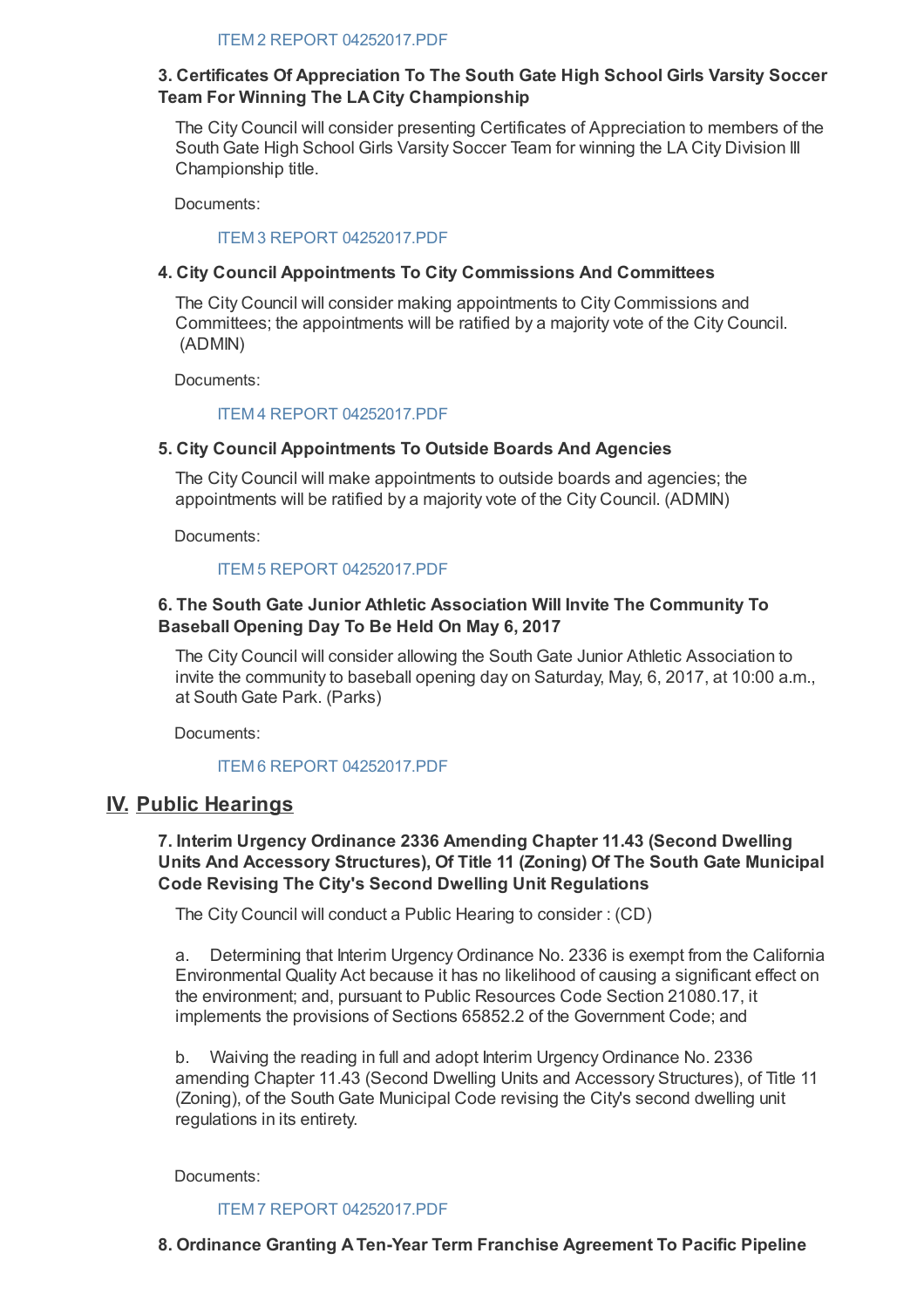# **System, LLC**

The City Council will conduct a Public Hearing to consider waiving the reading in full and introducing an **Ordinance \_\_\_\_\_\_** granting a ten-year franchise to Pacific Pipeline System, LLC, a Delaware limited liability company, to lay and use pipes, ditches, flumes, conduits and appurtenances for transmitting and distributing oil or oil products thereof, for any and all purposes in, along, across, upon and under the public streets, ways, alleys and places, as the same now or may hereafter exist, within the City of South Gate. (PW)

Documents:

### ITEM 8 REPORT 04252017.PDF

### **9. Resolution Receiving And Approving The Program Year 2017-18 Action Plan**

The City Council will conduct a Public Hearing, to consider adopting a **Resolution** receiving and approving the program year 2017-2018 Action Plan and authorizing the execution of all necessary documents for the submittal of said plan to the Department of Housing and Urban Development. (CD)

Documents:

### ITEM 9 REPORT 04252017.PDF

# **V. Comments From The Audience**

During this time, members of the public and staff may address the City Council regarding any items within the subject matter jurisdiction of the City Council. Comments from the audience will be limited to five (5) minutes per speaker; unless authorized by the Mayor, the time limit may not be extended by utilizing another member's time. There will be no debate or action on items not listed on the agenda unless authorized by law.

Note: The City Council desires to provide all members of the public with the opportunity to address the Council. Nevertheless, obscene language, comments intended to disrupt or interfere with the progress of the meeting or slanderous comments will not be tolerated and may result in ejection and/or may constitute a violation of South Gate Municipal Code Section 1.04.110.

# **VI. Reports And Comments From City Officials**

During this time, members of the City Council will report on matters pertaining to their service on various intergovenmental boards and commissions as a representative of the City pursuant to Assembly Bill 1234. City Council Members will also have an opportunity to comment on matters not on the agenda.

Following the City Council Members, reports and comments will be heard by the City Clerk, City Treasurer, City Manager and Department Heads.

# **VII. Consent Calendar Items**

Agenda Items **10, 11, 12, 13, 14, 15, and 16** are consent Calendar Items. All items including Ordinances, Resolutions and Contracts, may be approved by adoption of the Consent Calendar, individually and collectively by one (1) motion. There will be no separate discussion of these items unless Members of the City Council, the public, or staff request that specific items be removed from the Consent Calendar for separate discussion and action.

Any Motion to introduce or adopt an Ordinance on the Consent Calendar shall be: (1) a motion to waive the reading of the Ordinance and introduce the Ordinance or (2) a motion to waive the reading of the Ordinance and adopt the Ordinance, as appropriate.

### **10. Resolution Approving Final Parcel Map No. 74356 At 10633 Ruchti Road**

The City Council will consider adopting a **Resolution \_\_\_\_\_\_** approving Final Parcel Map No. 74356 at 10633 Ruchti Road. (CD)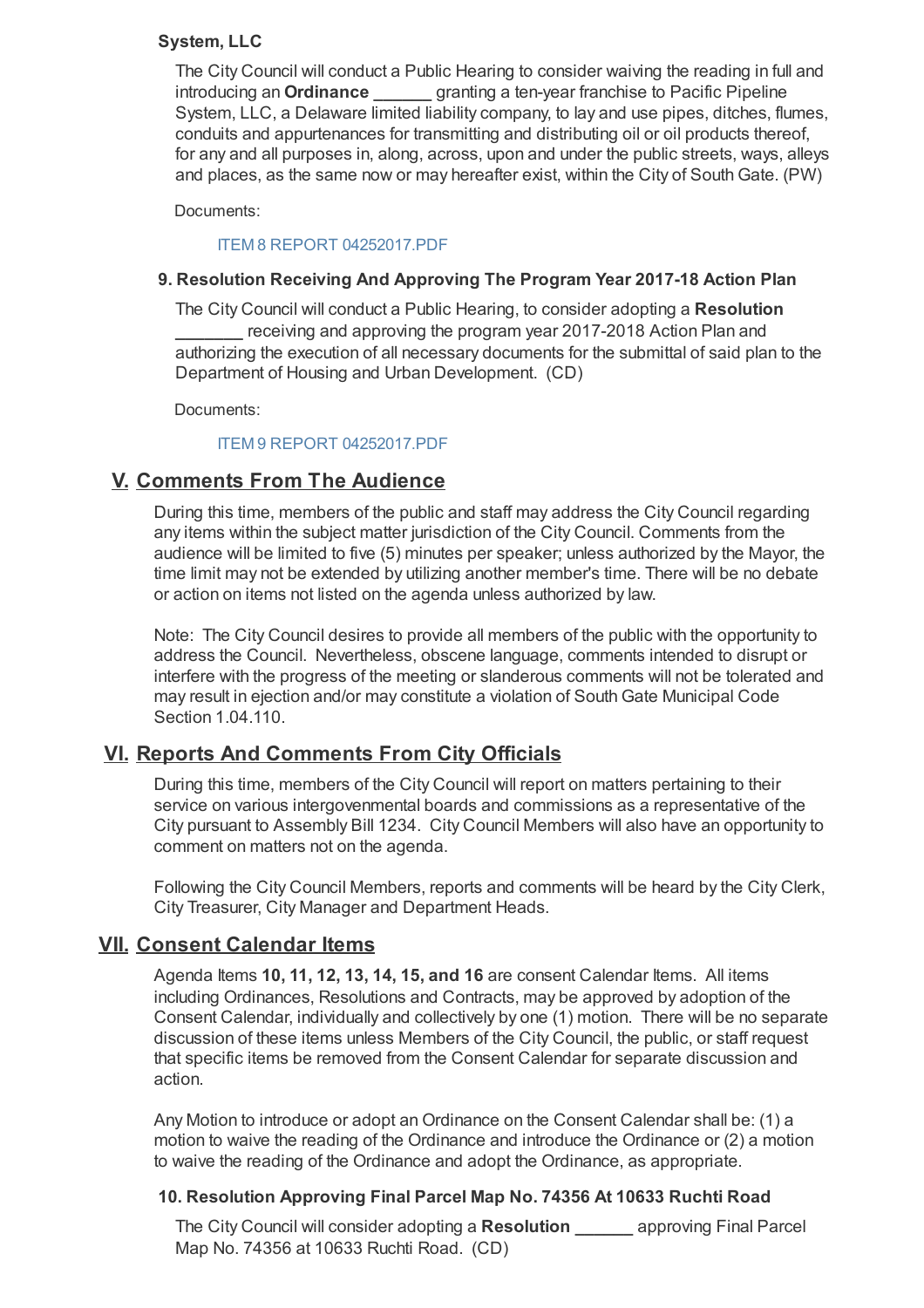Documents:

### ITEM 10 REPORT 04252017.PDF

# **11. License Agreement With Skyriver Communications, Inc., To Install Telecommunication Facilities On The Salt Lake Water Tower**

The City Council will consider: (PW)

a. Approving a License Agreement (**Contract )** with Skyriver Communications, Inc., to install, maintain and operate wireless internet communications facilities on the Salt Lake Water Tower located on real property at 9595 Salt Lake Avenue, South Gate, which will generate revenue for the City in the amount of \$42,000 annually;

b. Directing the Director of Administrative Services to deposit the revenue from the License Agreement into the General Fund; and

c. Authorizing the Mayor to execute the License Agreement in a form acceptable to the City Attorney.

Documents:

### ITEM 11 REPORT 04252017.PDF

## **12. Agreement With FMI Office Space Development, LLC To Design, Furnish And Install Office Work Spaces Within City Hall As Part Of The City Hall Interior Remodel Improvements**

The City Council will consider: (PW)

a. Amending the Capital Improvement Program to add the City Hall Interior Remodel, City Project No. 567-ARC (Project);

b. Authorizing the Director of Administrative Services to transfer \$600,000 in General Funds, budgeted in Account No. 100-701-31-9100 to a new Capital Improvement Program account;

c. Approving the Agreement **(Contract \_\_\_\_\_\_)** with FMI Office Space Development, LLC to design, furnish and install office work spaces within the City Hall Interior Remodel, City Project No. 567-ARC, in the amount of \$472,000; and

d. Authorizing the Mayor to execute the Agreement in a form acceptable to the City Attorney.

Documents:

### ITEM 12 REPORT 04252017.PDF

## **13. Agreement With CJ Concrete Construction, Inc., For The Citywide Sidewalk Improvements, Phase IV**

The City Council will consider: (PW)

a. Approving an Agreement **(Contract \_\_\_\_\_\_)** with CJ Concrete Construction, Inc., to construct the Citywide Sidewalk Improvements, Phase IV, City Project No. 542-ST, in an amount not-to-exceed \$310,600;

b. Authorizing the Mayor to execute the Agreement in a form acceptable to the City Attorney;

c. Approving Change Order No. 1 to reduce the contract amount and scope of work by \$68,240, as necessary to meet budgetary constraints;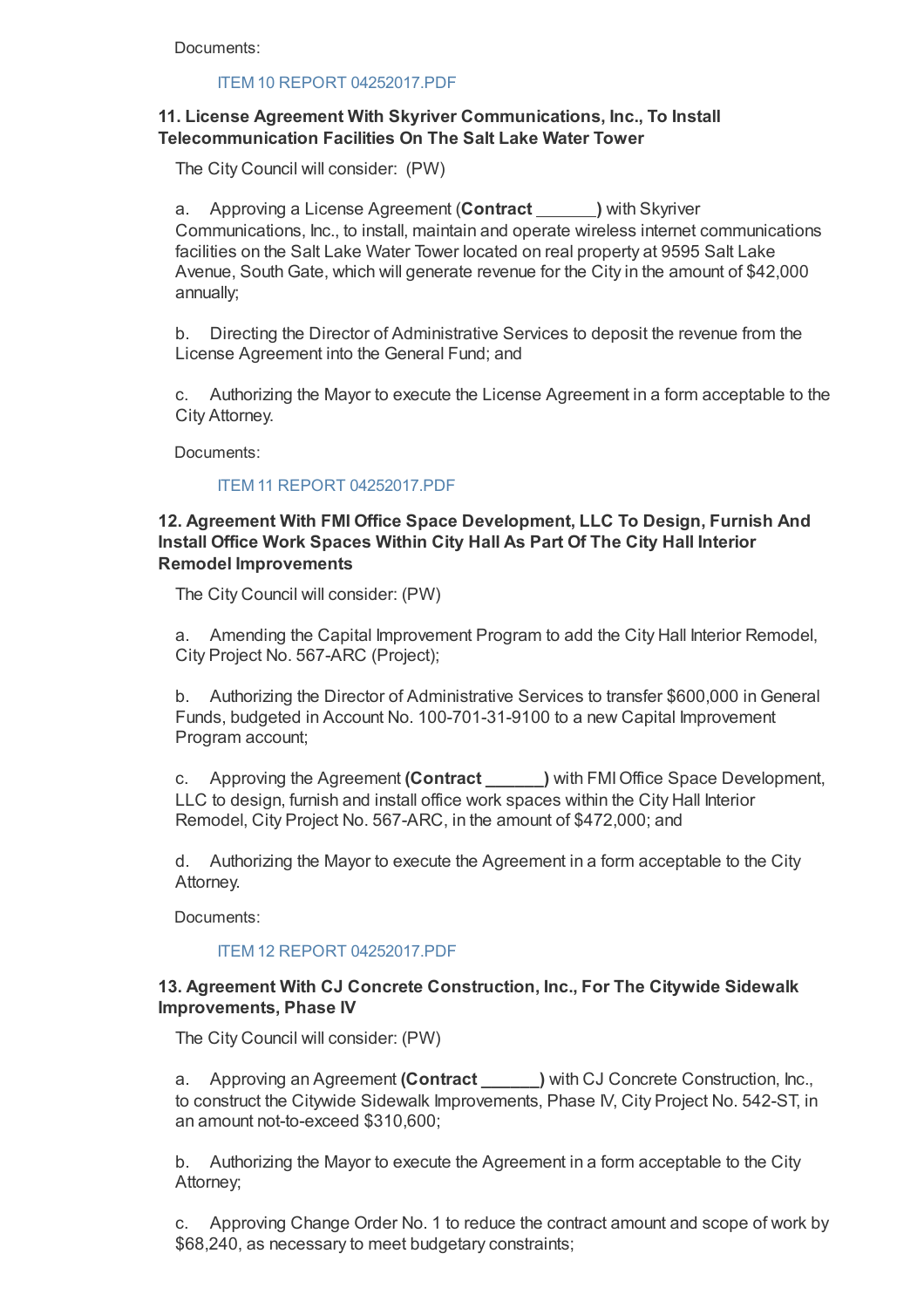d. Appropriating \$40,000 in Gas Tax Funds to Account No. 311-790-39-9404; and

e. Approving the Notice of Exemption for the construction of the Citywide Sidewalk Improvements Phase IV and direct the City Clerk to file it with the Los Angeles Count Recorder's Office.

Documents:

### ITEM 13 REPORT 04252017.PDF

## **14. Change Order No. 3 To Contract No. 3226 With A.J. Fistes Corp., For Additional Improvements Under The City Hall Complex And Facilities Improvements**

The City Council will consider: (PW)

a. Approving Change Order No. 3 to Contract No. 3226 with A.J. Fistes Corporation as necessary to construct additional improvements under the City Hall Complex and Facilities Improvements, City Project No. 502-ARC, in the amount of \$59,363; and

b. Authorizing the Director of Public Works/City Engineer to approve Change Order No. 3.

Documents:

### ITEM 14 REPORT 04252017.PDF

# **15. Waiver Of Fees Request From The LAUSD To Install 24 Banners Promoting Student Achievements Near Legacy High School And Tweedy Elementary School**

The City Council consider: (PW)

a. Receiving and filing a proposal from LAUSD to install 24 banners; of which, 12 banners are proposed to be installed on Tweedy Boulevard between Atlantic Avenue and Orange Avenue and 12 banners on Atlantic Avenue between Tweedy Boulevard and Wood Avenue, for the purposes of promoting student achievements at Legacy High School and Tweedy Elementary School;

b. Approving LAUSD's request to waive Public Works Encroachment Permit Fees for the installation of 24 banners, in the amount of \$3,672; and

c. Approving LAUSD's request to waive Banner Permit Fees for the installation of 24 banners, in the amount of \$4,200.

Documents:

#### ITEM 15 REPORT 04252017.PDF

## **16. Letter In Support Of AB 1558 (C. Garcia) Establishing The Los Angeles River Ranger Program**

The City Council will consider authorizing the Mayor to execute a letter in support of AB 1558 (C. Garcia) to establish a Los Angeles River Ranger program. (ADMIN)

Documents:

### ITEM 16 REPORT 04252017.PDF

# **VIII. Reports, Recommendations And Requests**

**17. Appropriation And Appointments To The Atlantic Avenue/Boulevard Corridor Cities Commission And Technical Advisory Committee**

The City Council will consider: (PW)

a. Appropriating \$22,855 of unassigned Measure R funds to Account No. 224-780-31- 6101 to fund the Atlantic Avenue/Boulevard Corridor Study;